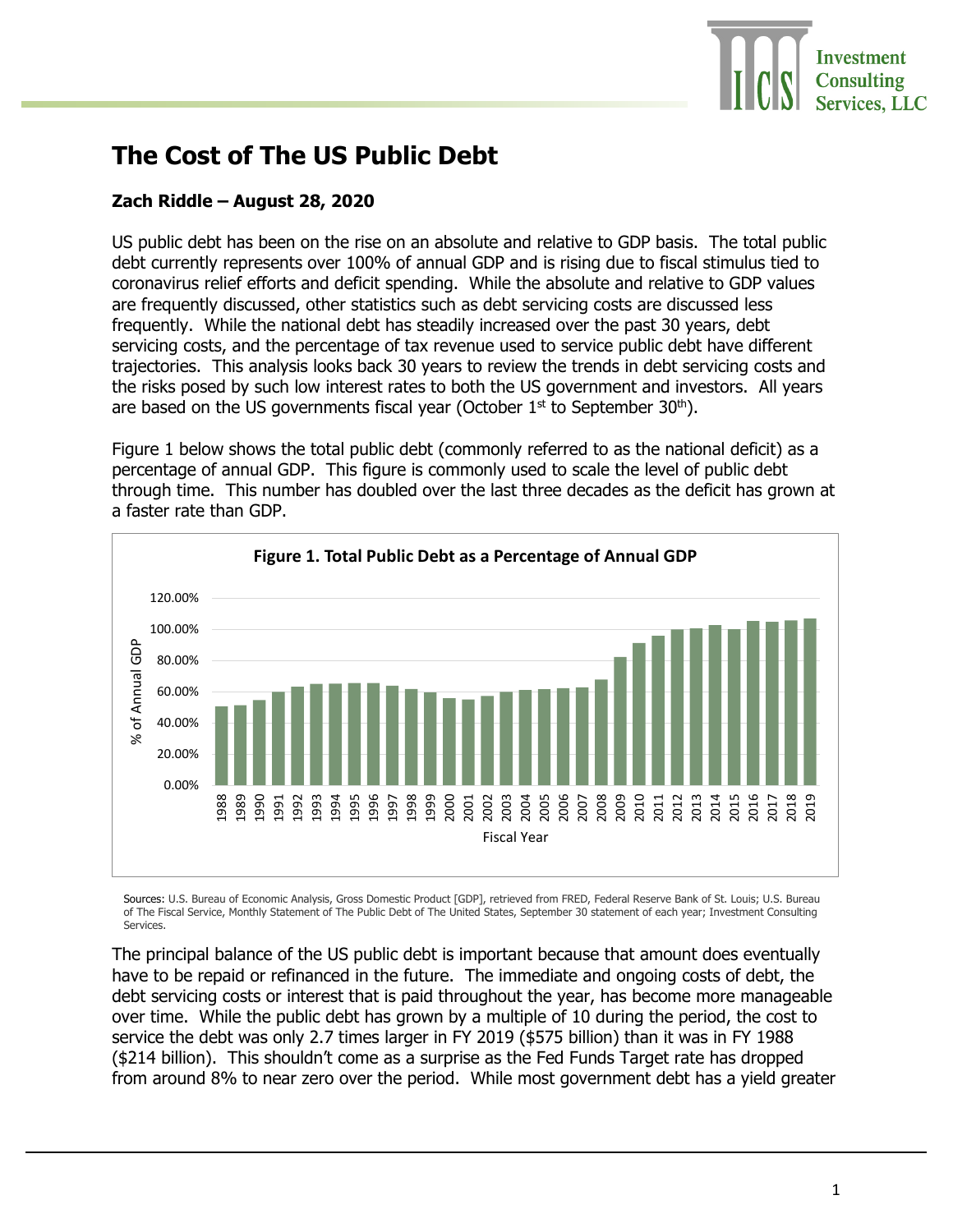

than the Fed Funds Target Rate, this rate generally anchors the short end of the curve and influences rates across the entire curve.

Figures 2, 3, and 4 show the annual US government interest expense as a percentage of the total public debt, GDP, and government revenues.



Sources: U.S. Bureau of The Fiscal Service, Monthly Statement of The Public Debt of The United States, September 30 statement of each year, and Treasurydirect.gov, Interest Expense on the Debt Outstanding; Investment Consulting Services.



Sources: U.S. Bureau of Economic Analysis, Gross Domestic Product [GDP], retrieved from FRED, Federal Reserve Bank of St. Louis; U.S. Bureau of The Fiscal Service, Treasurydirect.gov, Interest Expense on the Debt Outstanding; Investment Consulting Services.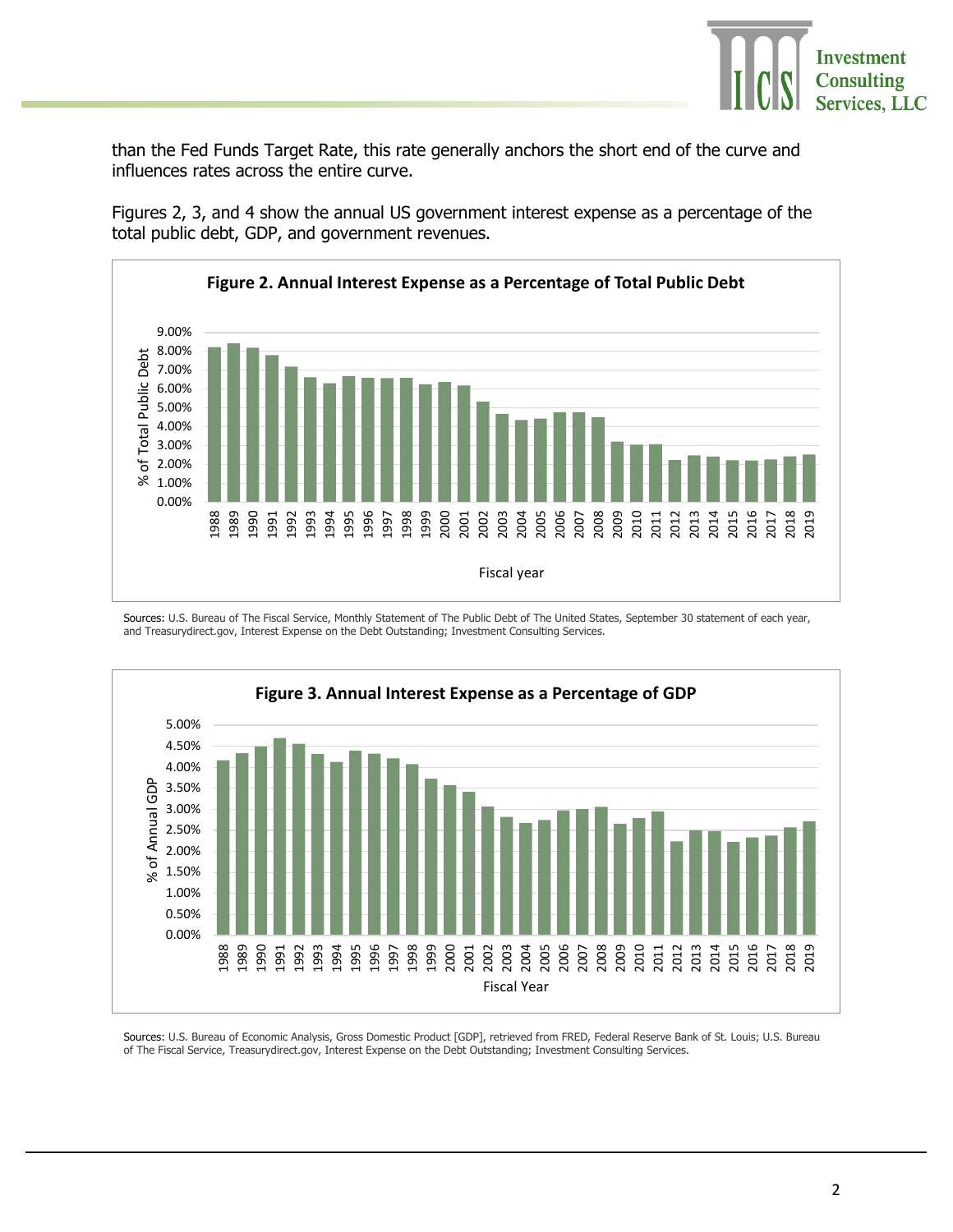



Sources: U.S. Bureau of The Fiscal Service, Treasurydirect.gov, Interest Expense on the Debt Outstanding; Congressional Budget Office; Office of Management and Budget; Investment Consulting Services.

As you can see, while interest expense has increased, the cost to carry the public debt year-toyear has grown at a slower rate than GDP and government revenues. The interest expense has also fallen dramatically as a percentage of the total public debt.

The growing principal balance and the cost to service the public debt hasn't put an additional burden on government revenues because interest rates have dropped significantly over the past 30 years. There are a couple of problems that may arise going forward, now that rates are at record lows. The Fed Funds Target Rate is currently set at 0.00% – 0.25%. Although the target interest rate could technically be negative and government debt generally carries a higher rate of interest, it is debatable if the US government would actually be able to refinance existing debt and issue new bonds at increasingly lower and eventually negative rates in perpetuity to maintain the current trajectory of debt servicing costs. In the case of rising and steadily higher interest rates, the cost to service existing debt would increase as bonds mature and the cost to service the existing debt could consume a much larger portion of annual revenues in the future. Finally, as the national public debt increases, in the near zero interest rate and inflation environment, it becomes less likely that investors will be willing to accept such low coupons on long dated bonds. Although the risk of default may remain low, if inflation ticks up even slightly most recently issue debt will have a negative real yield.

While the US government faces unique risks as a bond issuer, government bond investors are also facing an increasingly risky investment landscape. With newly issued debt paying lower coupons, bond duration increases at a time when rates are already at historic lows. This increases the risk of those bonds if interest rates were to rise in the future. Another risk to such low yields is inflation risk. If inflation starts to move higher, investors will be stuck holding bonds that have increasingly more negative real yields and would likely see negative price pressure.